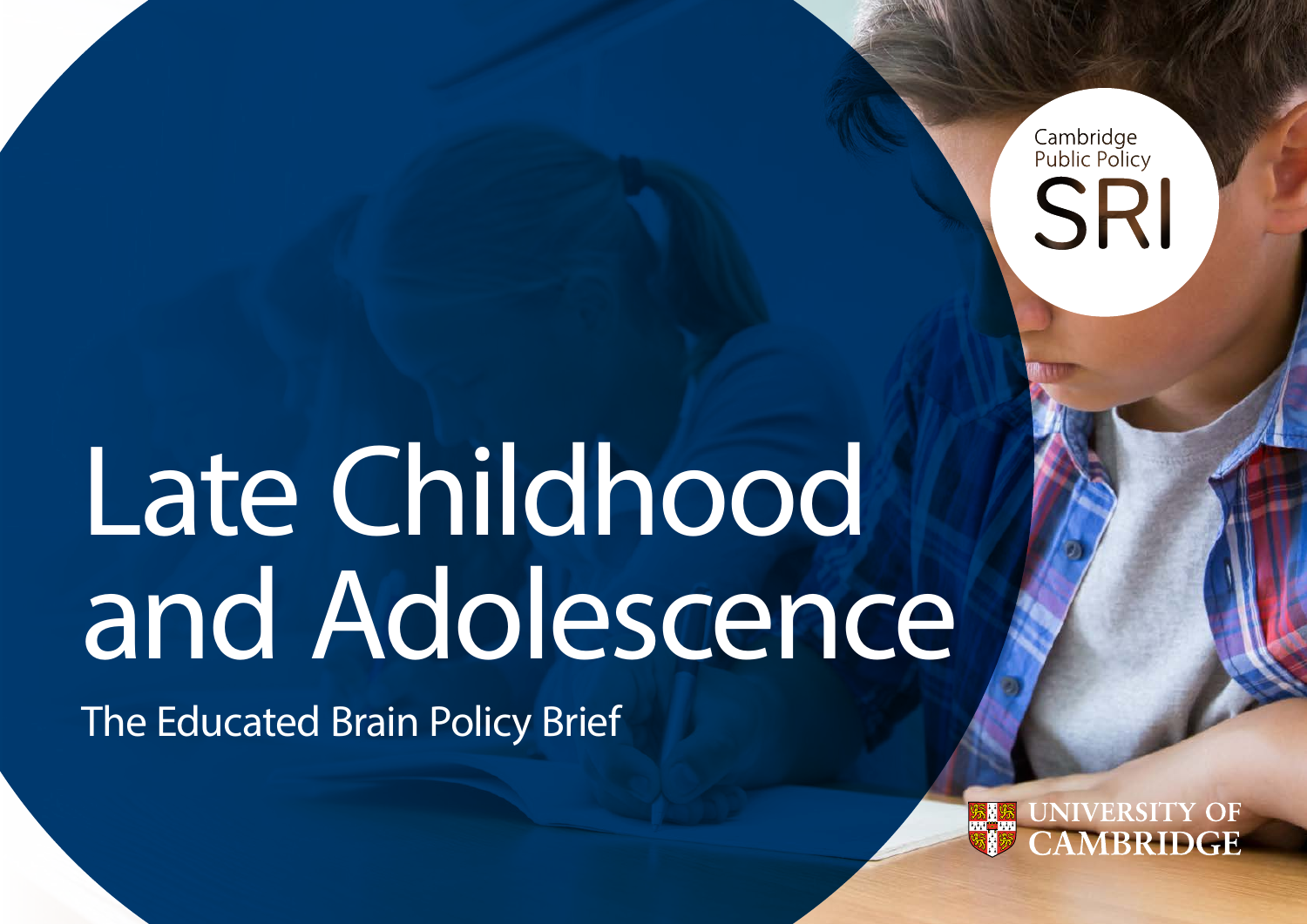**The Educated Brain Policy Brief:**

# **Late Childhood and Adolescence**

*The Educated Brain Seminar Series:* 

*Bringing education, psychology and neuroscience research together to better understand how we learn, and how we can promote learning across the lifespan through policy and practice.*

Cambridge<br>Public Policy







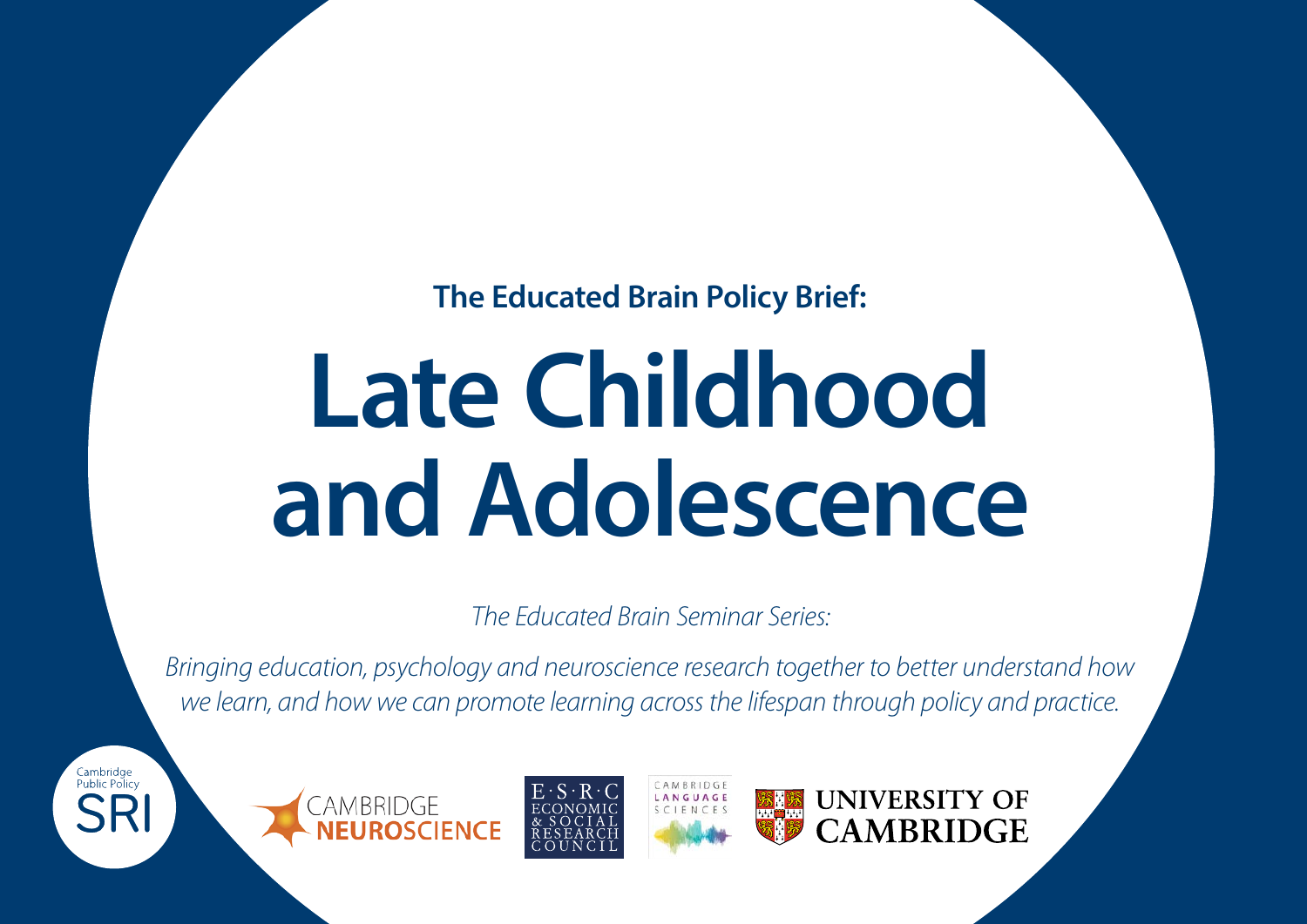# <span id="page-2-0"></span>Executive Summary

This brief relates to the second seminar in a series of three around the theme of 'The Educated Brain'. Each research seminar includes talks from leading researchers and roundtable discussions about the links between research and policy and practice. Presentations at the second seminar built on discussions from seminar 1 by focusing on school years from age 8. Academic presentations covered: inequalities in educational outcomes, researching the adolescent brain, the role of rhythm in cognitive development, transition to secondary school and bilingualism. The keynote lecture delivered by Professor Charles Nelson reported on a body of work investigating the impact of early neglect on children and institutional care.

#### **A summary of the morning's talks:**

- Researchers (see also page 14) are studying factors which might interact to predict educational outcomes, with a focus on those from low socio-economic backgrounds who outperform expectations
- Neuroimaging methods are giving researchers new insights into adolescent brain development, although there are currently limitations
- A review of empirical studies shows no evidence for an adverse effect of multilingualism on the communication skills of children with developmental disorders
- Research finds a negative experience for autistic children when transitioning from primary to secondary school
- Recent research from auditory neuroscience provides a new perspective on how the brain encodes speech and insights into dyslexia
- Large scale, longitudinal research shows the damaging effects of institutionalized care across a range of measures, and across time periods

#### **How does research relate to policy and practice?**

- Knowledge gains about the specific drivers for educational success of low SES children can inform pre-school and school teachers about how to focus on the factors that are likely to improve their chances of educational success
- It is important to know that cognition is still developing in the adolescent brain
- Advice to educators and parents not to encourage bilingualism in children with developmental disorders may be challenged and reversed using research findings
- Schools, local authorities and parents can help to improve the transition experience of children with autism
- Music and motor skills interventions in order to build up rhythmic skills may improve reading for dyslexic children
- There are clear beneficial effects of foster care, and the importance of secure, attached relationships and stability of family life in children's early development.

#### **How can we build better links between researchers, policy makers and practitioners?**

- Continue relationships with teachers after training in order to foster interest in research, such as through mentoring
- Develop good relationships between schools and universities so that schools see the benefits of engaging in research and researchers understand the potential barriers to adopting new evidence-based interventions and can find ways to alleviate them
- Help develop a research into practice culture in schools that is supportive; schools see the benefits of becoming a 'research school'
- Target schools and teaching staff who may benefit most from engagement with research and try to overcome barriers to participation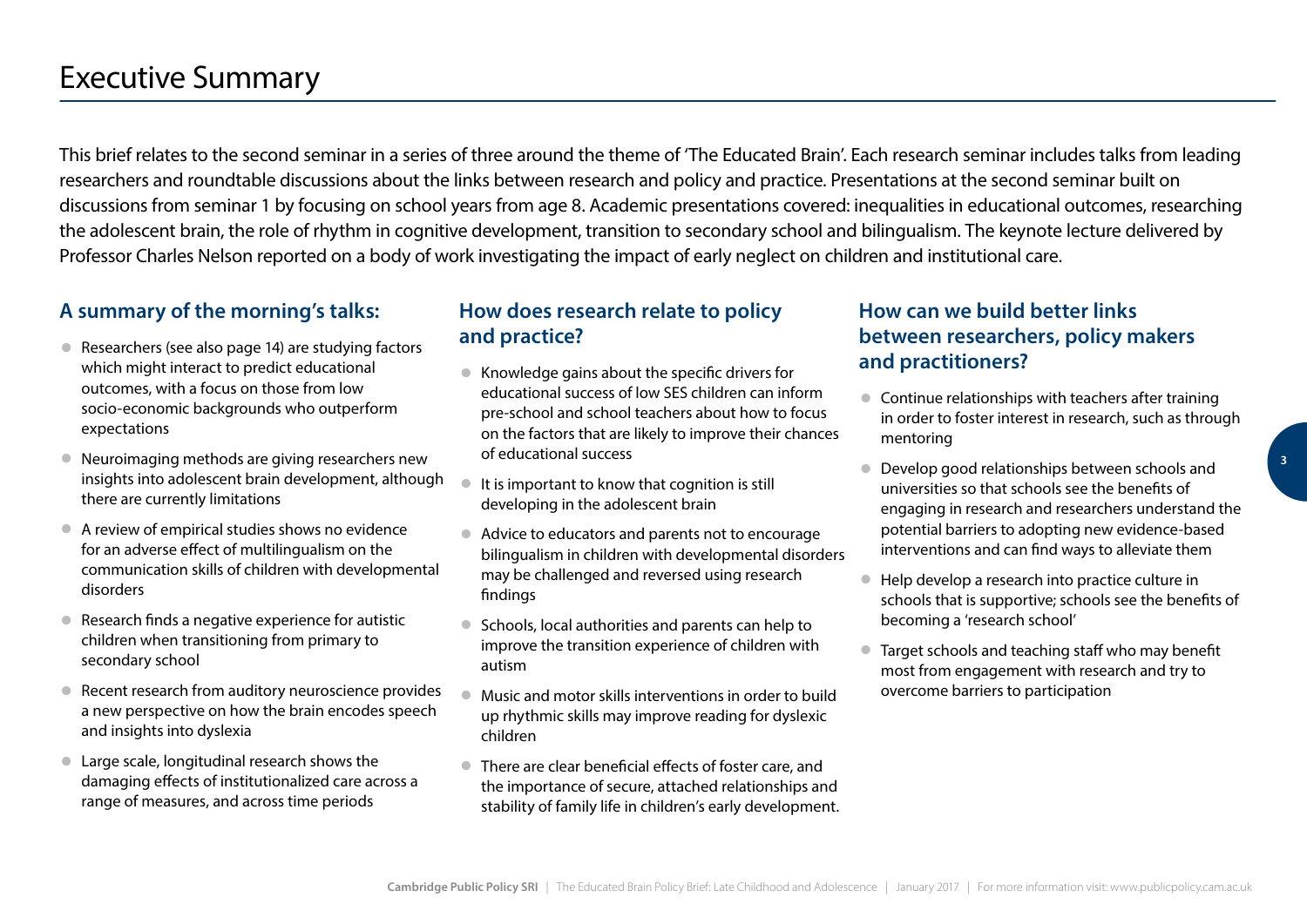## **Contents**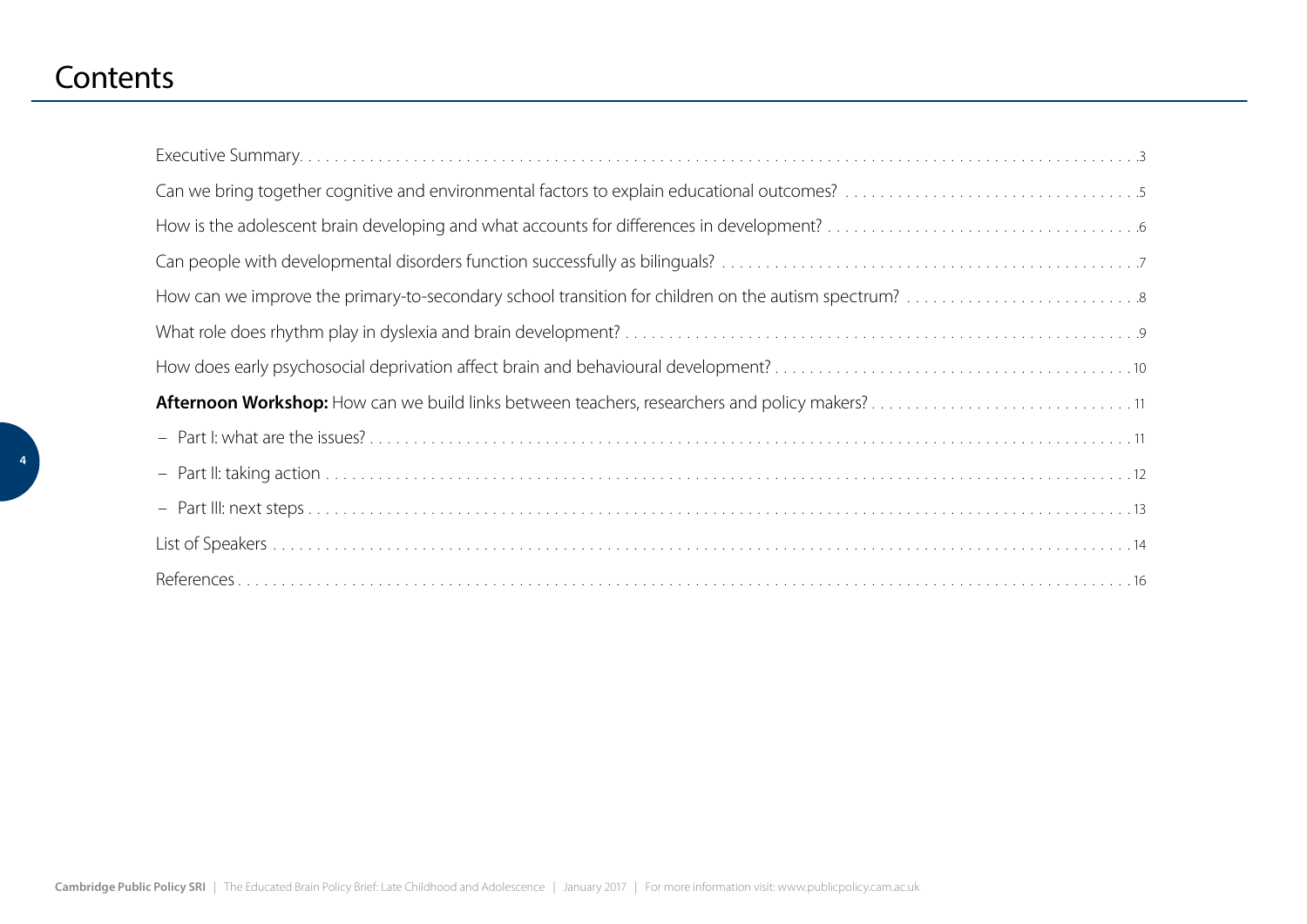<span id="page-4-0"></span>

### **Dr Duncan Astle**

**Programme Leader, Executive Processes Group, MRC Cognition and Brain Sciences Unit**

Following appointments at University of Oxford and Royal Holloway, University of London, Duncan is currently a Programme Leader Track Scientist at the MRC Cognition and Brain Sciences Unit in Cambridge. His research explores the neural and cognitive mechanisms of attention and working memory in the typically and atypically developing brain and how these mechanisms give rise to variability in attentional control and working memory in childhood.

## Key Points

- Growing up in a deprived environment can have a profoundly negative effect on a child's development
- The effect of early deprivation is persistent throughout people's lives
- Many disadvantaged children are resilient, however, and exceed the vocational and educational achievements of those who are wealthier
- The research is looking at how cognition, environmental and social influences interact to promote resilience
- Research findings include both a cross-sectional study that explores how cognitive, socio-economic and neural factors interact to predict educational outcomes and a prospective study that involves longitudinal brain imaging to track these interactions
- The research highlights the need for a better set of criteria for defining low SES children (e.g.current measure is often free school meals)

## **Commentary**

Why is this interesting and challenging?

- We already know that there is a performance gap between children from advantaged and disadvantaged backgrounds across a range of cognitive measures, and that some children lose over time, the relative attainment levels they have in earlier years to wealthier children, who in contrast, are able to 'catch up'
- Cross-sectional analysis shows however that some children do well despite difficult surroundings and that cognitive predictors of educational success are different for children from high and low socio-economic status
- The research is seeking to uncover why some children perform well and why others struggle from lower status groups and what kind of protective features these 'resilient' children have

## Why is this relevant to policy and practice?

The findings of the work will help to design interventions that match the specific needs of children from low socio-economic status backgrounds (SES) in order to enable them to reach their full potential.

Knowledge gains about the specific drivers for educational success of low SES children can inform pre-school and school teachers about how to focus on the specific factors that are likely to improve their chances of educational success.

● *Key reference: Feinstein, 2003*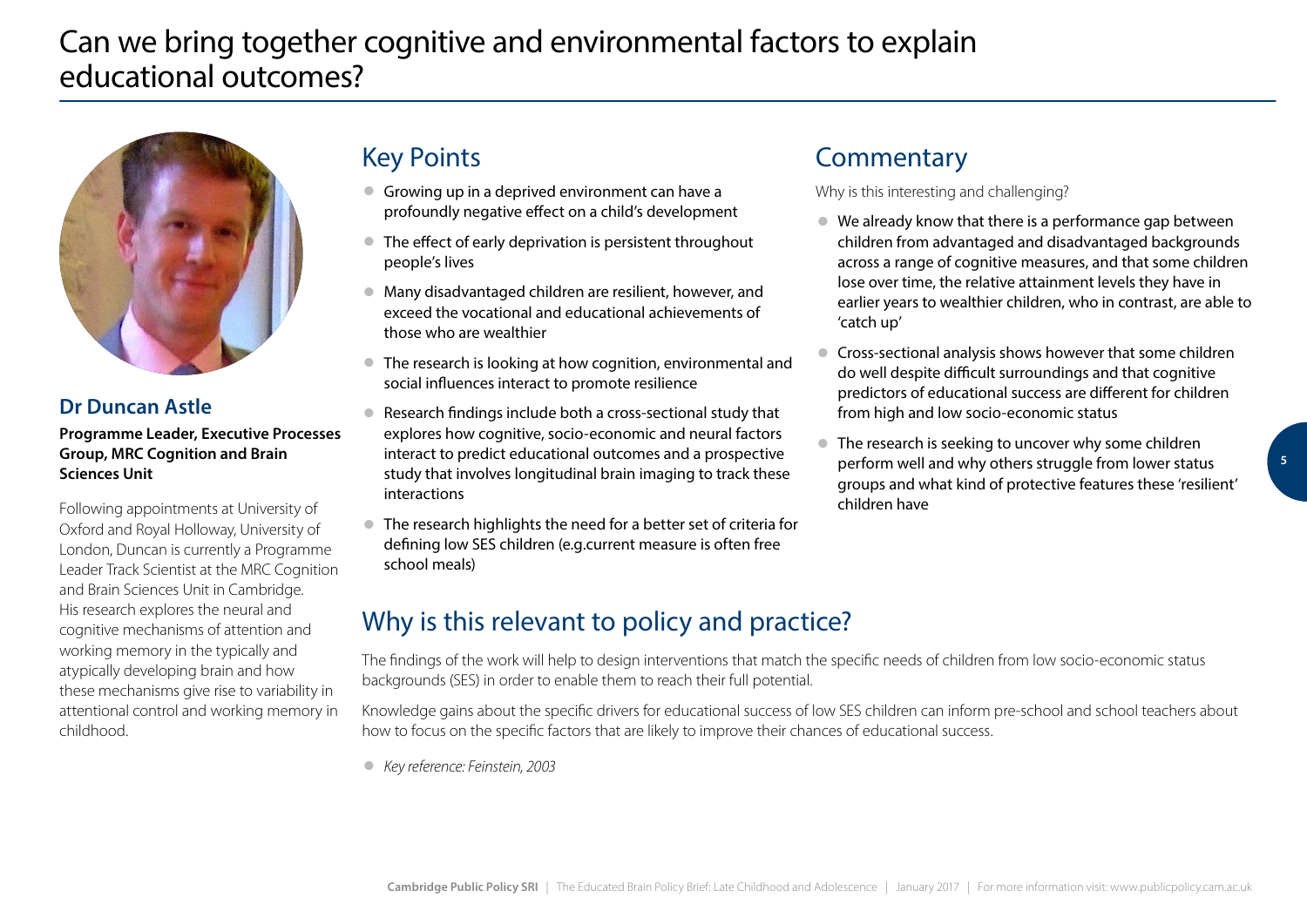# <span id="page-5-0"></span>How is the adolescent brain developing and what accounts for differences in development?



### **Dr Kirstie Whitaker**

**Research Associate, Department of Psychiatry University of Cambridge and 2016/2017 Mozilla Fellow for Science**

Dr Whitaker is a researcher in the Brain Mapping Unit at the Department of Psychiatry, University of Cambridge and a passionate advocate for reproducible neuroimaging research.

Her work uses graph theory to study structural brain networks and seeks to explain why so many mental health disorders emerge during adolescence.

## Key Points

- Adolescence is a period of human brain growth and the prolonged changes are in regions of the brain that are particularly important for complex cognition
- Current neuroimaging methods (MRI) are allowing researchers to image non-invasively participants as they grow up
- From fMRI scanning, researchers can observe differences in the thickness of the cortex; adolescents from lower SES groups have thinner cortext than their higher SES peers but we don't know at what stage of development this takes place
- Overall there are large disparities in adolescence because different parts of the brain develop at different times
- Open data sets are being used to understand MRI data and combine with data on cellular brain development

## **Commentary**

Why is this interesting and challenging?

- It is only relatively recently that researchers have discovered that the brain continues to develop during adolescence – the so-called 'flexible adolescent brain' – and this gives researchers the opportunity to understand much more about brain development at this important time in children's lives
- Studies show that socioeconomic status impacts on brain structure in adolescence, although this is not fully explained
- MRI data is providing researchers with improving observational data about brain development at various stages of childhood and adolescence but it needs to be combined with other types of data and explanatory frameworks to provide a full account of what is going on in the brain

## Why is this relevant to policy and practice?

It is important to know that cognition is still developing in the adolescent brain, because interventions have traditionally been focused on emotional maturity but assumed cognitive development is fairly steady. In criminal justice, neuroscience research is illuminating the policy issue around criminal responsibility and the impact of imprisonment on adolescent development and rehabilitation.

We need to explore more thoroughly how sensitive overall age is to cognitive development as MRI scans often cover broad age ranges in adolescence.

● *Key reference: Whitaker et al 2016*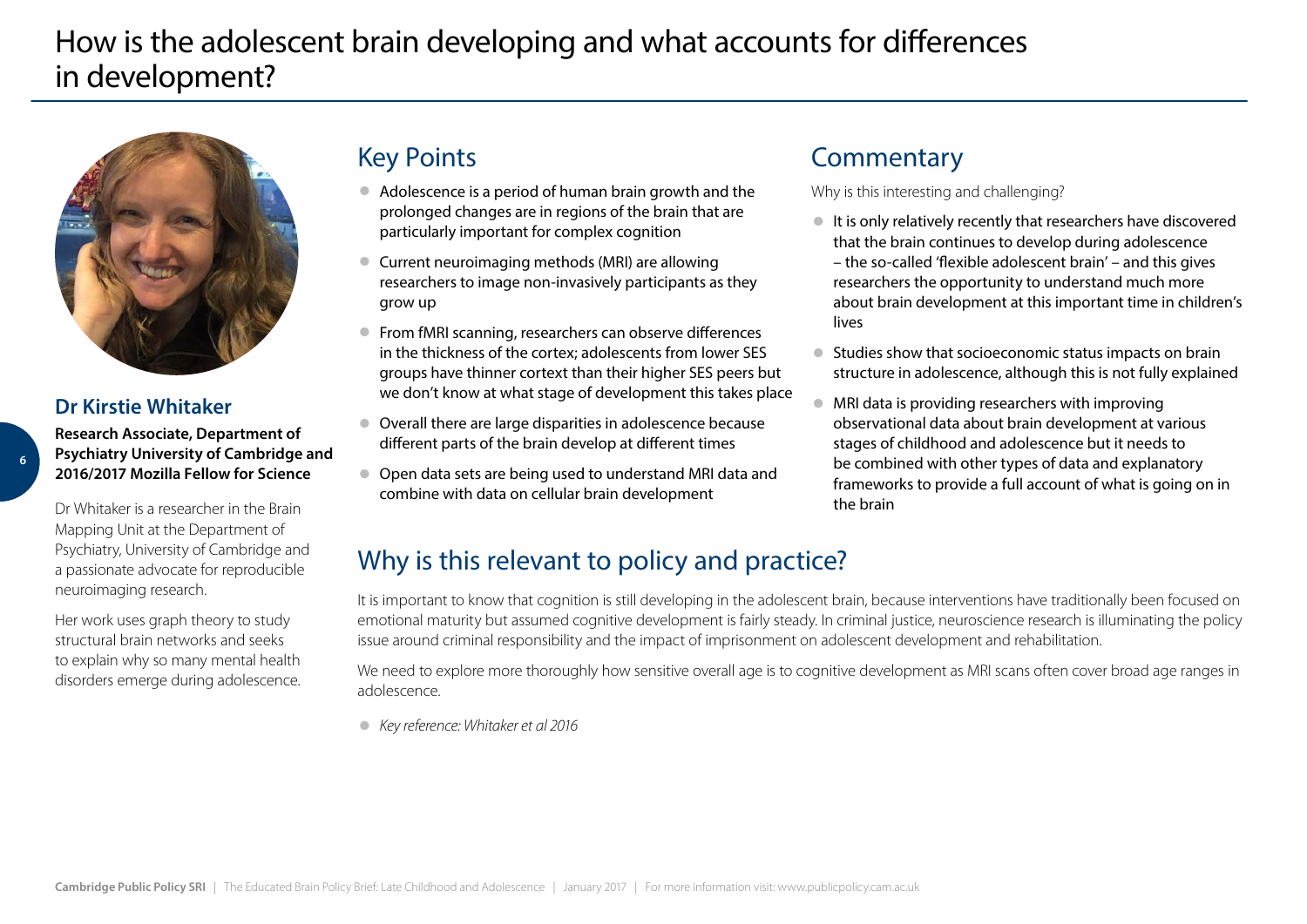<span id="page-6-0"></span>

#### **Dr Napoleon Katsos**

**Reader in Experimental Pragmatics, Department of Theoretical and Applied Linguistics, University of Cambridge**

Originally trained as a linguist, and working in Athens, Oxford and now Cambridge, Dr Katsos is interested in how we learn, process and use the meaning of words and sentences, drawing on linguistic theory and experimental psychology, including sentence processing and language acquisition.

He is committed to raising awareness about the challenges and benefits of raising children bilingually and to bridging information gaps between researchers, parents, teachers and policy makers in this area.

## Key Points

- Dr Katsos' research addresses the commonly-held belief among parents and professionals that being bilingual may impair the language development of children with developmental disorders and disabilities
- The research reviewed existing empirical studies, and whilst there are gaps in the evidence to date, it found no evidence for an adverse effect of multilingualism on communication skills in such children
- This finding is supported by a study comparing monolingual and bilingual Chinese children with autism which also found no difference in communication skills
- Building up empirical research in this area is a key next step, and will be addressed as part of a new multilingualism research programme at Cambridge

## **Commentary**

Why is this interesting and challenging?

- Over recent decades the social, cultural and cognitive benefits of multilingualism have been emphasized to the general population and an estimated two-thirds of the world's children grow up speaking more than one language
- Developmental disorders are also widespread, e.g., 1 in 100 people in UK are estimated to be on the Autistic Spectrum
- In contrast, the advice for children with developmental disorders is often to speak only one language
- The findings have social consequences for these children who may currently be excluded from home and community relationships because of languages they are prevented from learning

# **7**

## Why is this relevant to policy and practice?

There are important policy implications for Speech and Language Therapists and education providers, in the light of these developing findings.

The social implications may include a positive impact on children with development disorders and their families, where children are currently excluded from some home and community relationships through not being able to access language and cultural learning with their peers.

● *Key references: American Psychiatric Association, 2013; Reetzke et al, 2015; Uljarevic et al, 2016*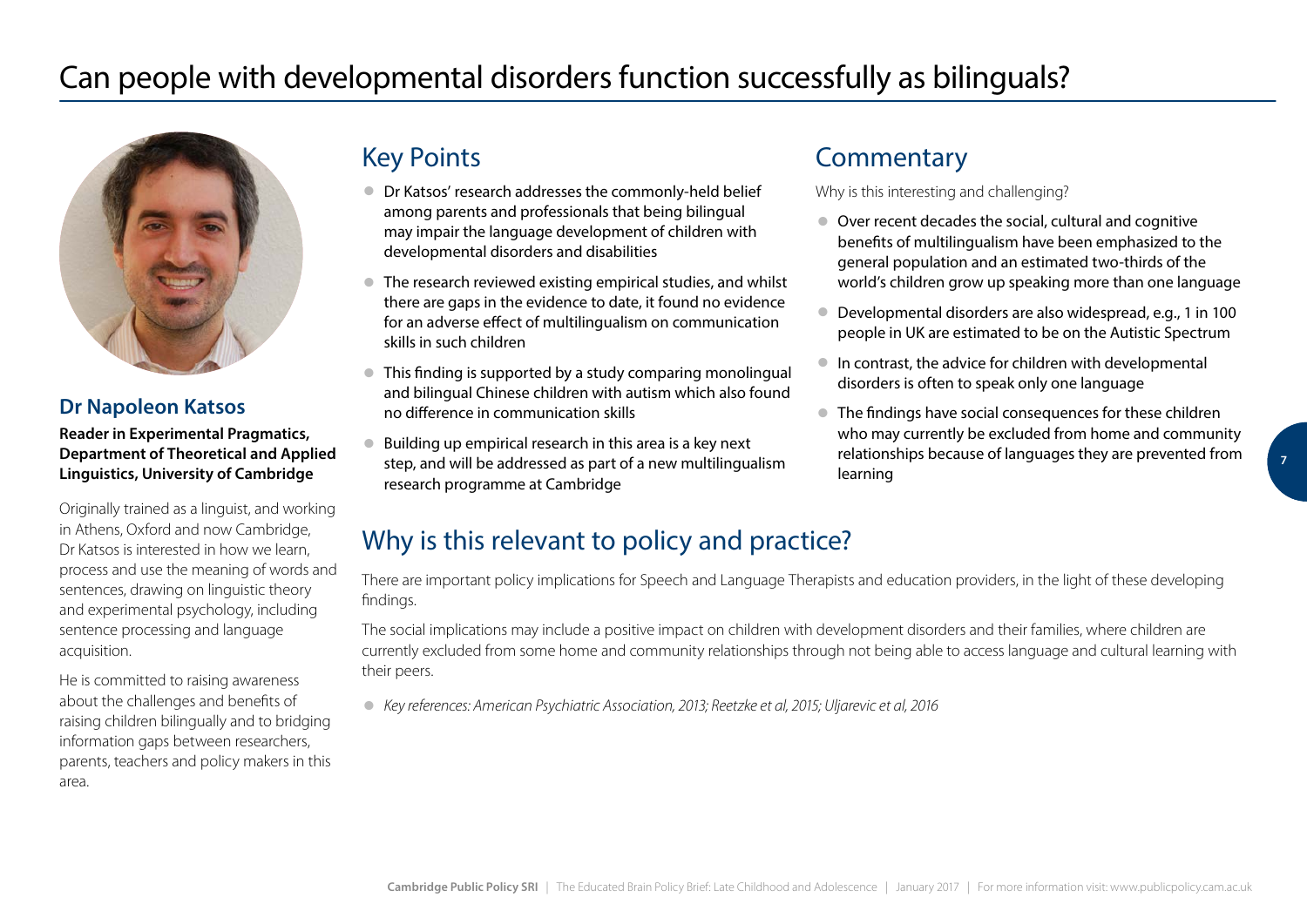# <span id="page-7-0"></span>How can we improve the primary-to-secondary school transition for children on the autism spectrum?



## **Professor Liz Pellicano**

**Director, Centre for Research in Autism and Education, UCL Institute for Education, University College London**

Professor Pellicano is an experimental psychologist committed to understanding the distinctive opportunities and challenges faced by autistic children, young people and adults. After training as an educational psychologist in Perth, Australia, Professor Pellicano has previously researched and taught at University of Oxford and University of Bristol. She is committed to ensuring the outcomes of her research are influential in education policy and understanding of autism.

## Key Points

- The transition to secondary school is significant, and whilst many children adjust well to the challenge, some struggle to cope
- Children with autism may find the change particularly challenging and have an increased risk of a negative experience
- Professor Pellicano's research focused on a number of children with autism and their experiences of transitioning to secondary school
- The children did report negative experiences, and some factors were specific to them such as sensory issues, organisational problems, friendships and 'being different'
- The research identified the need for professional support for families of children with autism as well as system-level changes that could be made

## **Commentary**

Why is this interesting and challenging?

- Autistic children are known anecdotally to be vulnerable during the transition to secondary school, but little is known about the child-, school-, and system-level factors that can potentially make changing schools particularly difficult for these children
- The research points to school level and system level factors that were relevant to a successful transition to secondary school
- Research highlighted the importance of providing free, professional support to families of children with autism to help them through the transition
- The research also indicates specific changes that local authorities could make such as making timely decisions, ensuring processes are accessible to families, and providing regular communication to children and families

## Why is this relevant to policy and practice?

The research highlights school- and system-level factors that can influence a successful transition to secondary school for autistic children and suggests aspects of policy and practice that can improve the experience. These include support and advocacy on the part of families; communication; improving administrative processes and educational materials and guidance for secondary school SEN teams to support autistic children about the additional challenges they may be facing.

● *Key reference: McNerney et al, 2015.*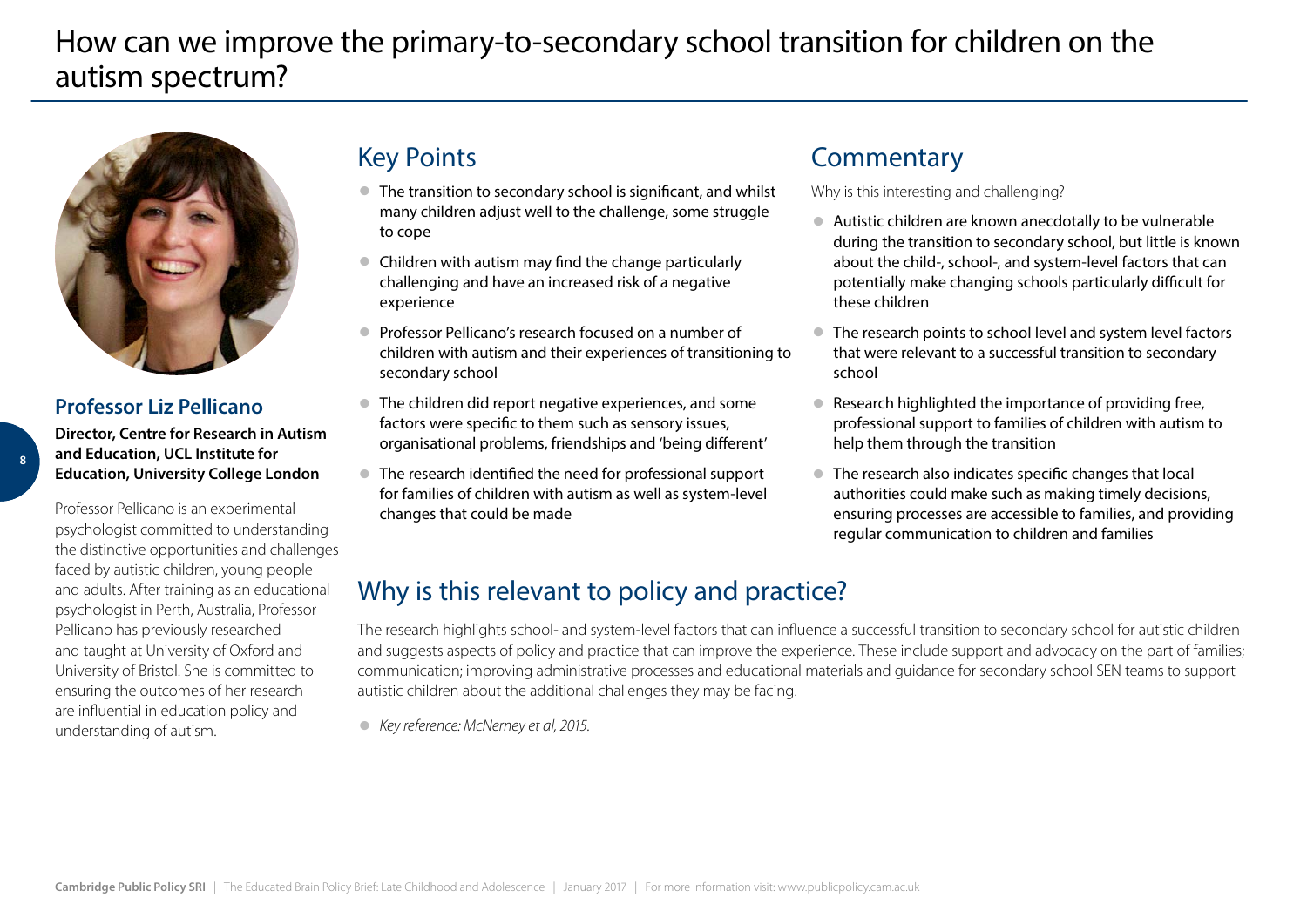<span id="page-8-0"></span>

#### **Professor Usha Goswami**

**Professor of Cognitive Developmental Neuroscience, University of Cambridge and Director of the Centre for Neuroscience in Education**

After training as a primary school teacher, Professor Goswami decided to pursue research in child psychology, including at the University of Oxford before coming to Cambridge. Her research goal is to understand the brain basis of dyslexia and speech and language difficulties, and the utility of music and rhythm-based interventions. Professor Goswami has won a number of career awards for her work in this area.

## Key Points

- Recent insights from auditory neuroscience provide a new perspective on how the brain encodes speech
- Research across a number of factors shows that awareness of phonology - "the sound system of a particular language" - is the best predictor of reading ability in children and across languages
- This research involves breaking down the levels of analysis to identify the role of rhythm impairment in dyslexia
- The rhythmic beat of speech is processed differently in dyslexia and this can be explored through experimental research which applies acoustic signals and maps brain response in both dyslexic and control groups
- Children listen to acoustic signals, and repeated beats in studies to uncover how they process the rhythmic beat of speech
- Results show that sensitivity to rhythmic structure is key to developing good phonological skills and children with dyslexia are relatively insensitive to rhythm

## **Commentary**

Why is this interesting and challenging?

- The data presented is the culmination of a large body of work by Professor Goswami, which has focused on building a causal explanation of dyslexia
- Professor Goswami's work reasserts the importance of acoustics in understanding brain processing in speech and reading development and therefore what part is played by acoustics in disorders such as dyslexia
- The research points to music and motor skills interventions in order to build up rhythmic skills, that will improve reading
- Understanding rhythmic patterns could matter for all poor readers, and the framework developed points to interventions that could be applied more generally before reading starts to improve reading skills

## Why is this relevant to policy and practice?

The research points to interventions based on better rhythmic understanding though activities such as nursery rhymes, poetry, music, singing, dancing, marching and playing musical instruments in order to improve reading skills.

These activities could help children with dyslexia but also have wider application in improving reading and spelling abilities.

Interventions were found to be optimized if they combined a motor activity with music, and were started before the age of learning to read.

● *Key references: Goswami, 2015; Goswami, 2013*

**9**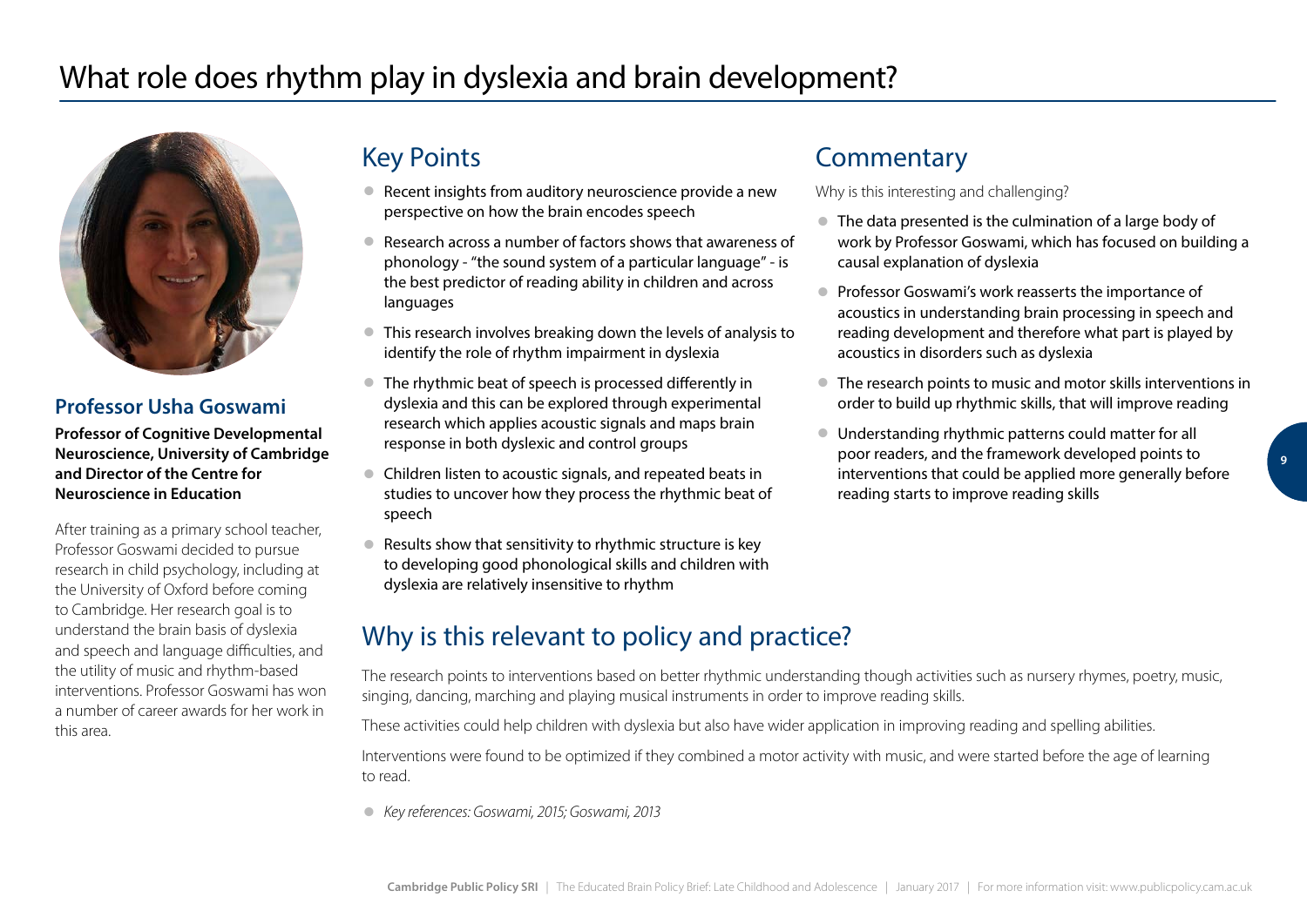<span id="page-9-0"></span>

#### **Professor Charles Nelson**

**Professor of Paediatrics and Neuroscience, Harvard Medical School and Professor of Education, Harvard University**

Professor Nelson heads the Nelson Laboratory at Boston Children's Hospital, which carries out research on many aspects of infant and child development. His research interests are concerned with the effects of early experience on brain and behavioural development, particularly the effects of early biological insults and early psychosocial adversity; that is, infants who experience profound early neglect.

## Key Points

- A longitudinal study was launched in 2000 to examine the effects of institutionalized care in Romania on children's brain development (Bucharest Early Intervention Project)
- Children who were in institutionalized care at the start of the study were randomly assigned to two groups; half were placed in foster care and half remained in the institution
- A further group of children who were never institutionalized served as an additional control group
- The study conducted extensive assessment of the children at the start of the project and throughout its 16 year history
- Findings show large intervention effects across several measures; overall, the results show the damaging effects of institutionalized care across a range of measures, and across time periods
- Findings recommend that children should spend as little time as possible in institutionalized care and be placed in foster families ideally before age two

## **Commentary**

Why is this interesting and challenging?

- The results provide long-term, in-depth analysis of the negative effects of institutionalized care on brain development; children from institutionalized care showed a higher prevalence of psychiatric disorders than children in both control groups and exhibited broader socio-emotional and behavioural problems
- The results show the variety of factors associated with institutionalized care that have negative effects; namely, high adult-to-child ratios, lack of individualized care, inconsistent staffing, sensory, emotional, cognitive and linguistic deprivation and lack of trustful relationships with caregivers.
- The results show the positive effects of foster care, and the importance of secure, attached relationships, responsive care, stability of family life in children's early development
- The study has direct implications for the development of foster care systems and for educating personnel and families within these systems

## Why is this relevant to policy and practice?

The findings have direct relevance to the development of foster care systems, with the specific recommendation that children should be placed in foster care ideally before age two; as well as the benefits of maintained placement with one foster family. The findings are relevant to the 100 million children around the world who are abandoned or orphaned, and the 8 million who are being raised in institutional settings.

The findings also have important implications for government-funded early years programmes (Head Start, Sure Start), which should target the provision of caring and supportive learning environments for young children who may have developmental problems associated with parental neglect and also has implications for programmes to provide relevant information to parents.

● *Key reference: Almas et al, 2016.*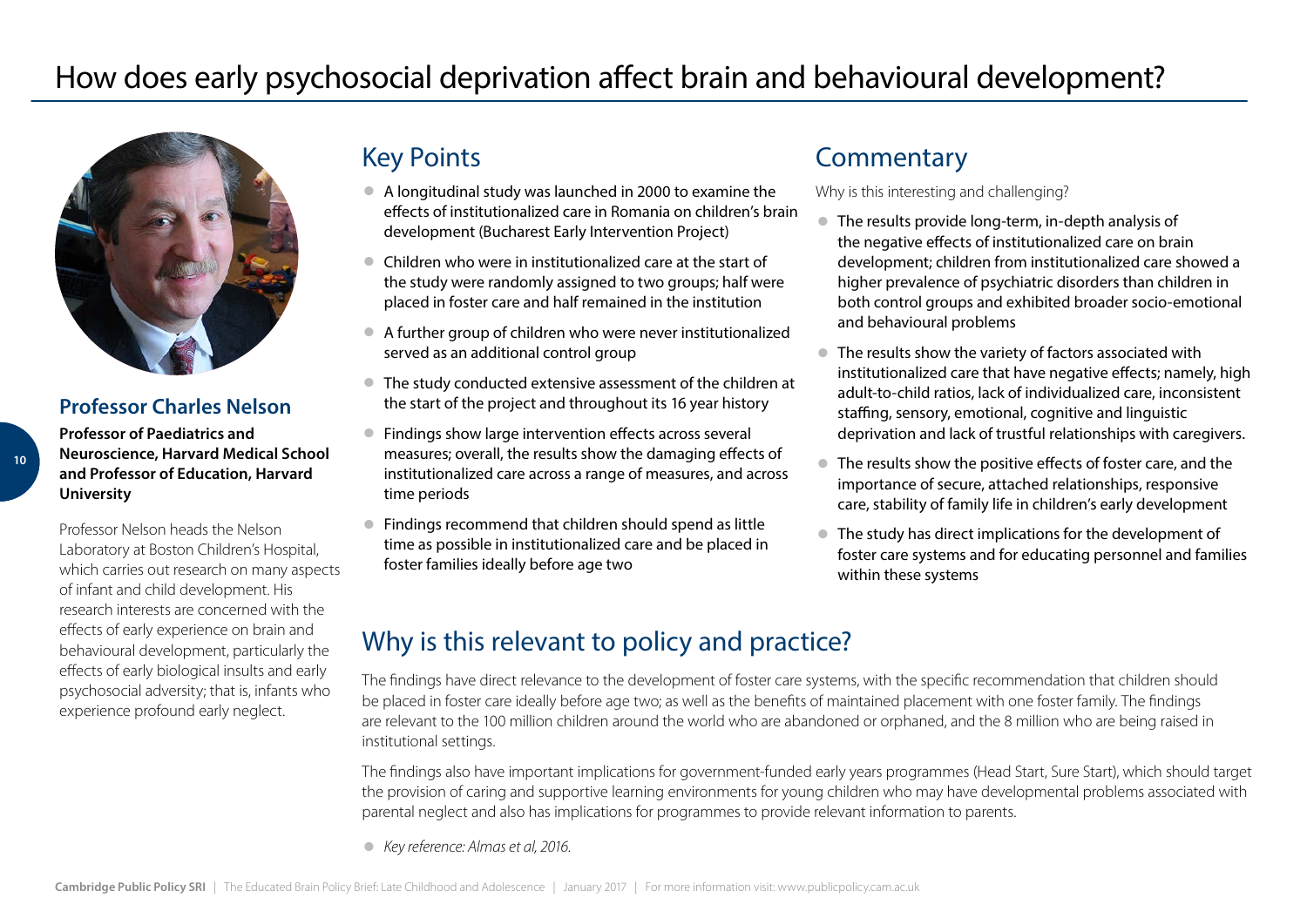## <span id="page-10-0"></span>Part I: what are the issues?

During the afternoon session, around 50 participants from research, policy and practitioner backgrounds focused on the broader question of how policy makers and practitioners could respond to the wide range of findings from education and neuroscience presented during the morning session'. In smaller groups, participants responded by thinking through practical ways in which research findings could be translated into classroom practice: what are the barriers to this and how might they be overcome, and what might be the mutual benefits for closer working between researchers, teachers and policy makers?

#### **Structural Issues**

- **Social media:** researchers need to develop social media strategies so that their research findings can reach wider audiences and can be used to develop sound interventions. Social media is being used by others to influence policy without being evidence-based.
- **Teacher training:** there is too much information to be confined to the one year PGCE training programme. There needs to be a mechanism whereby research and practitioner engagement is supported throughout a teacher's career.
- **Funding:** there is a lack of funding to support teachers' professional development and of ways to buy out teachers for research time
- **Teacher shortages:** this makes school support for training and development difficult
- **Building research participation** into routine practice of school such as Educational Endowment Foundation supported 'research schools' (See below)

#### **How do we improve teachers' knowledge about research and their own professional development?**

- Enhancing school alliances (research institutions and schools)
- Substantial increase in the time devoted to initial teacher education
- Requirement for a planned programme of Continuing Professional Development (CPD) for teachers
- Reflective and self-reflective practices embedded in teaching
- Teachers as researchers (action research, intervention studies)
- Mentoring schemes (beyond initial teacher training) with links to researchers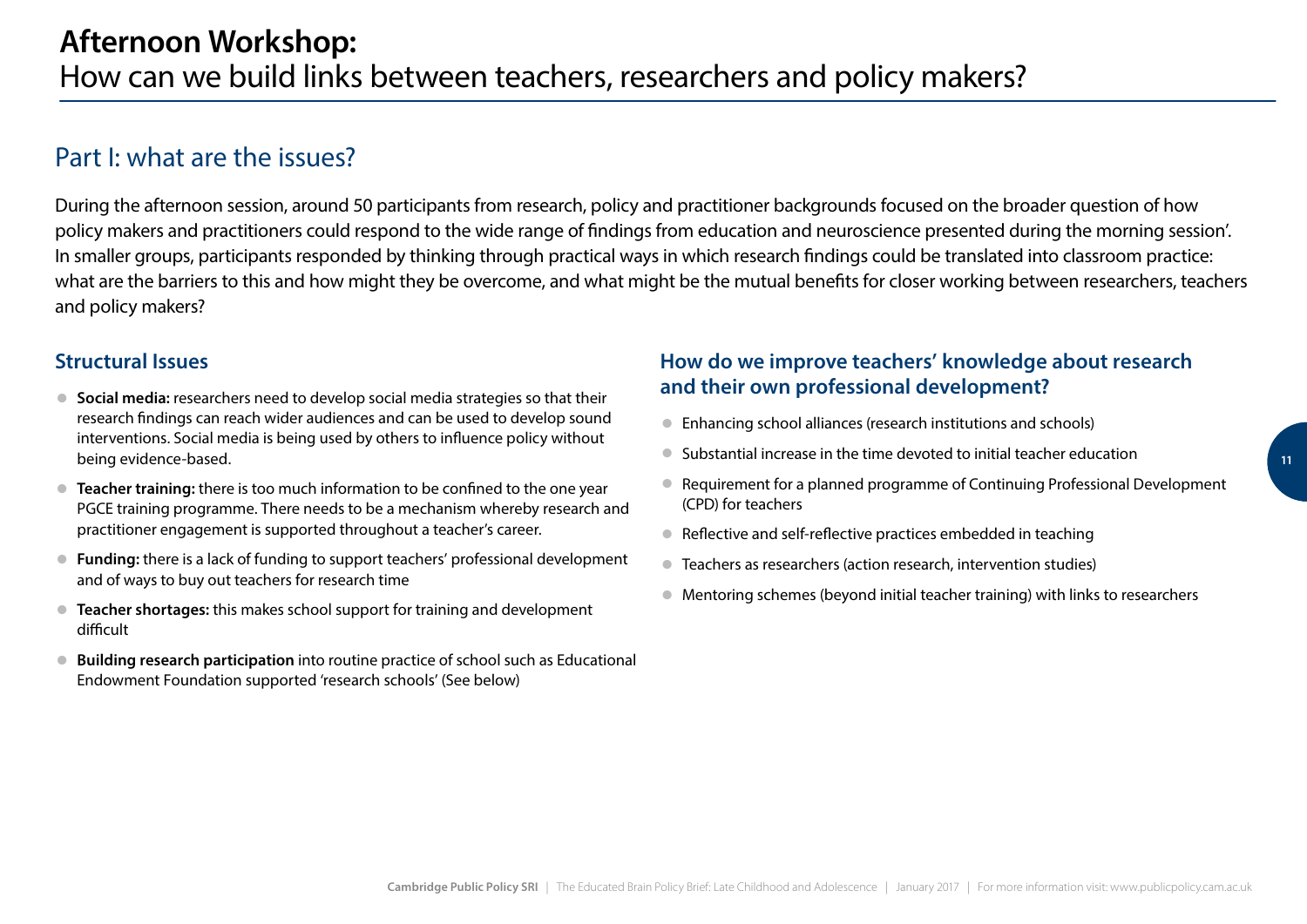## <span id="page-11-0"></span>Part II: taking action

#### **Actions**

- Set up a mentoring scheme beyond initial teacher training
- Appoint a 'school researcher' to coordinate links with researchers and appoint the equivalent in university research departments
- Build school alliances between research institutions and schools e.g. 'partner schools'
- Encourage teachers as researchers (e.g. action research)
- Create 'teacher learning teams' made up of researchers, practitioners and policy makers to consider ways to bring research into practice and practice in to learning
- Produce research summaries and other tools to make research findings accessible to practitioners and policy makers (e.g. digitalpromise.org)

#### **What are the Challenges? (and how to overcome them)**

- Time pressures (need to create space for teachers to learn and engage with research)
- Lack of continuing professional development for teachers that actions above could feed into
- Research engagement is not recognized as part of formal responsibilities or rewards for teachers currently
- Competing demands on teachers data explosion in schools
- Focus on practical rather than classroom training in current PGCE programme (lack of time to engage trainee teachers with research)
- Teacher shortages in key areas
- Research either inaccessible or too remote to be applied directly in the classroom
- Lack of trust between teachers and policy makers

#### **What are the Benefits?**

- Professional development opportunities
- Potential to influence and co-create research design
- Bring classroom strategies closer to research questions and evidence
- Creating a beneficial culture of engagement between research, teaching, policy and practice
- Improving ways to share educational learning and practice
- Providing feedback and learning to researchers (on what is scalable, what is practical, what are the challenges to implementing research insights)
- Improved teacher learning and well-being

### **Potential for Improved Outcomes**

- Improved educational outcomes
- Increased take-up of research-informed practice
- Improved classroom practice
- Push back on 'neuromyths' and other practices that can be challenged with sound research
- Research participation becomes part of routine school practice
- Improved research; informed by practitioners and policy makers
- Teacher as researcher a respected (and rewarded) high status professional
- Improved understanding and trust between researchers, policy makers and practitioners in education field
- Research coordinated to minimize burden on schools and teachers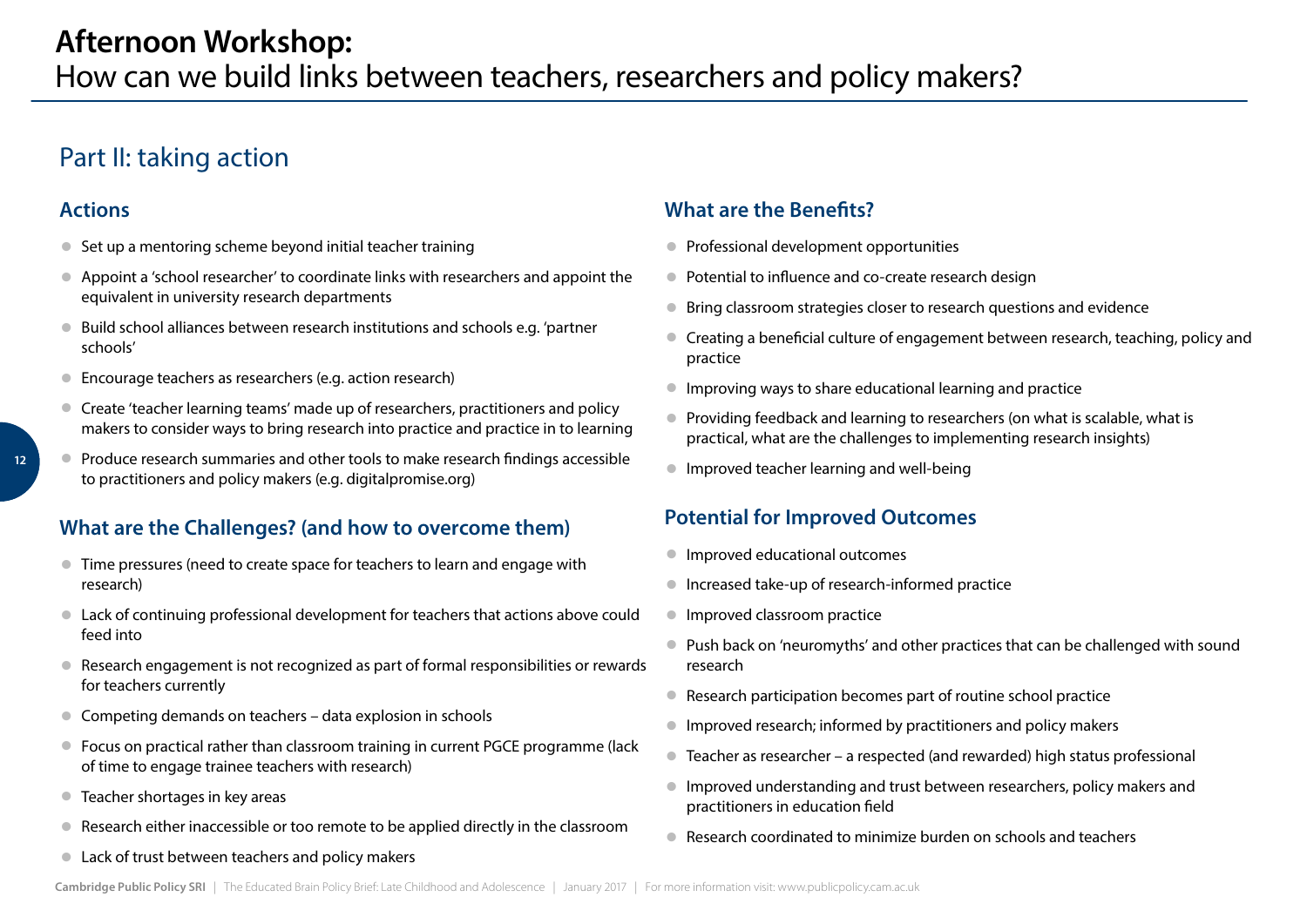## <span id="page-12-0"></span>Part III: next steps

#### **What types of interaction between researchers, teachers and policy makers?**

#### ● Information sharing

Draw out practical and scalable interventions from research to help policy makers and practitioners

Produce research summaries that different groups can understand

Establish roles for research communication and engagement

#### ● Setting research questions

Think about short-term policy questions and those with potentially a longer-term impact

Co-create with policy makers, researchers and teachers

#### ● Carrying out research

Led by researchers and teachers (action research, intervention studies) Coordinate research to minimize burden on schools and teachers

#### ● Sharing insights

Applying and disseminating research findings

Bring classroom strategies closer to research questions and evidence

Make connections with individual teachers, practitioners and policy makers

● Feedback and learning

Be realistic about gaps between research, policy and practice Reflective and self-reflective practices embedded in teaching

#### **Good practice models and information sources**

● Educational Endowment Foundation *https://educationendowmentfoundation.org.uk*

Funds, summarizes and disseminates education research evidence

Funds evaluations to establish effective approaches and interventions for improving pupil attainment

Supports teachers and school leaders to use evidence to inform decision making

Produces a teaching and learning 'toolkit' and other resources for schools

Funds schools that support the use of evidence: 'Research Schools' (see below)

● Research Schools *https://researchschool.org.uk*

Funded network of schools that support evidence-based practice in schools

● Institute for Effective Education (IEE) at University of York *www.york.ac.uk/iee/* 

Education research unit that conducts research activity and impact work, including engagement activity in schools.

Partner in Research Schools project

● Digital Promise (US) *digitalpromise.org*

Produce research summaries that different groups can understand

Produce an on-line research map, with research made accessible to practitioners and policy makers

● Frontiers for Young Minds *home.frontiersin.org*

Open access science journal written and edited by children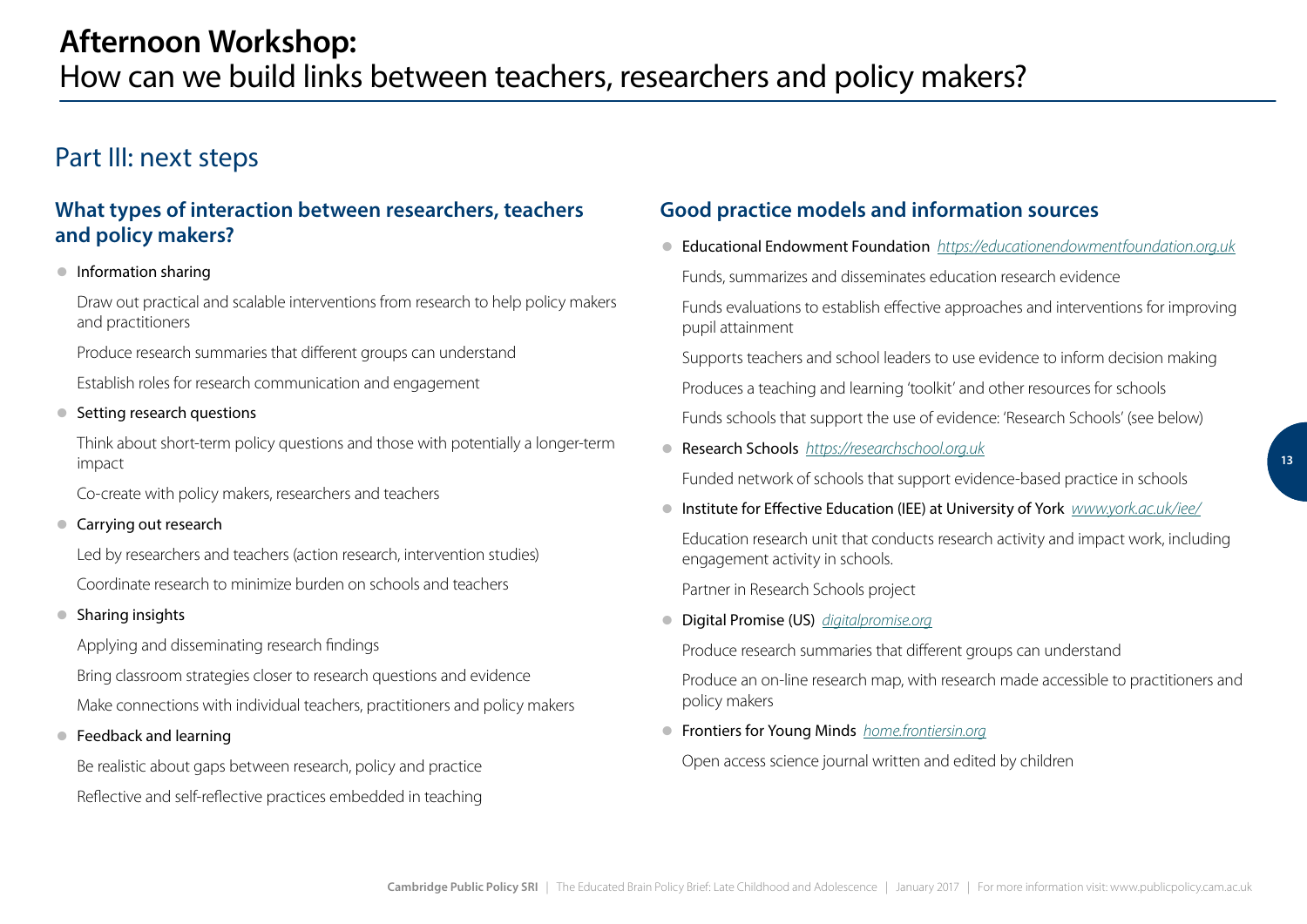# <span id="page-13-0"></span>List of Speakers

#### **Chair**

**Dr Michelle Ellefson**, Faculty of Education, University of Cambridge *Introduction and welcome*

#### **Speakers**

**Dr Duncan Astle**, MRC Cognition and Brain Sciences Unit, University of Cambridge *The effect of poverty on cognition, the brain and education* 

**Dr Kirstie Whitaker**, Department of Psychiatry, University of Cambridge *The (still) developing adolescent brain*

**Dr Napoleon Katsos**, Department of Linguistics, University of Cambridge *Can people with developmental disorders function successfully as bilinguals?* 

**14**

**Professor Liz Pellicano**, Centre for Research in Autism & Education, University College London *The primary-to-secondary school transition for children on the autism spectrum*

**Professor Usha Goswami**, Centre for Neuroscience in Education, University of Cambridge *Dyslexia and the brain: the role of rhythm* 

**Professor Charles Nelson**, Harvard University *The effects of early psychosocial deprivation on brain and behavioural development: findings from the Bucharest Early Intervention Project*

### **Stakeholder Responses (Afternoon Workshop):**

**Mr Graham Mallard,** Cheltenham College **Ms Jane Warwick**, PGCE Primary Programme Manager, Faculty of Education, University of Cambridge **WAS SERR**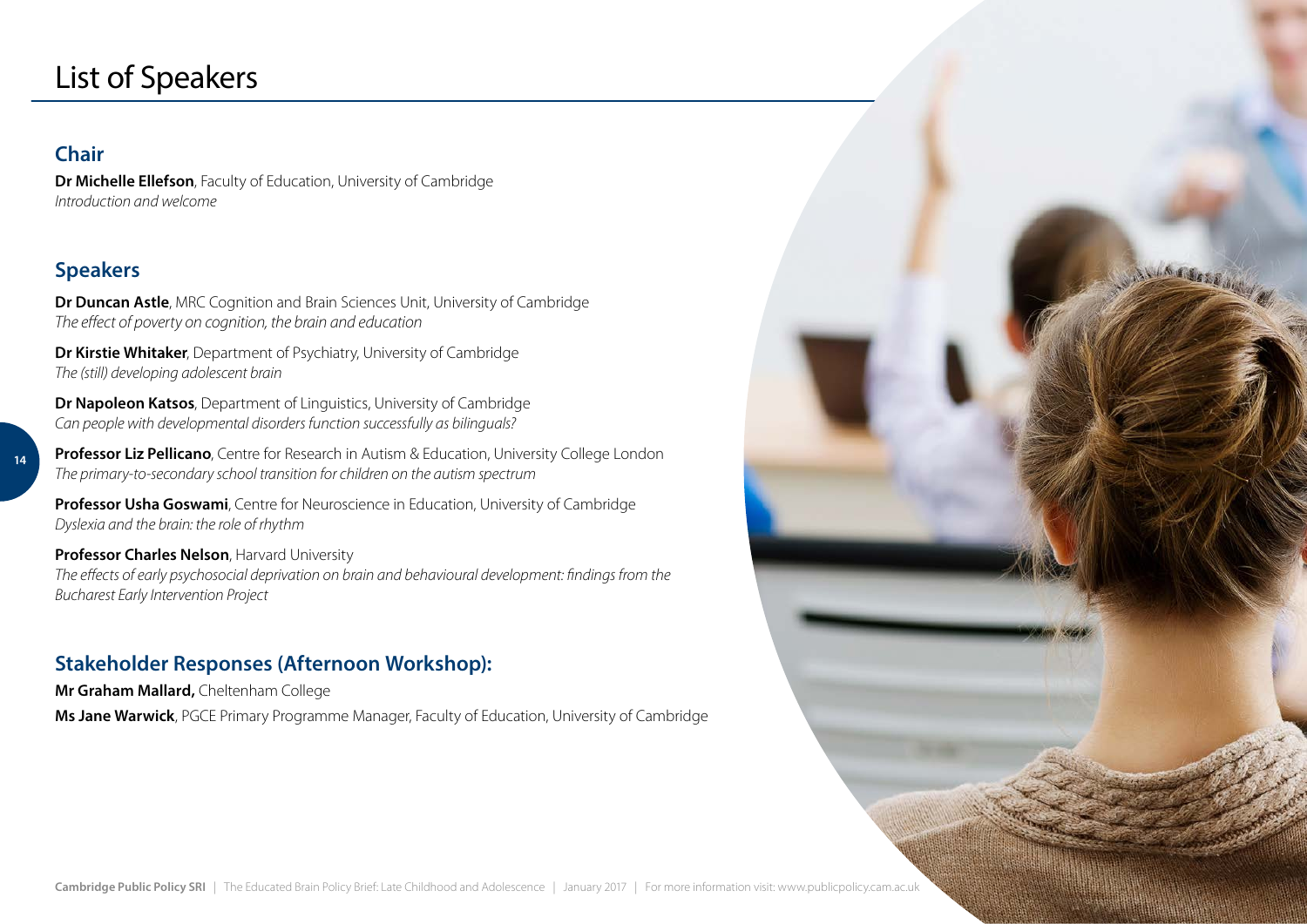

## Contributors to this Policy Brief

**Elspeth Wilson**, PhD candidate, Department of Linguistics **Jo Cotton**, PhD candidate, Department of Psychology and Faculty of Education **Janina Eberhart**, PhD candidate, Faculty of Education **Courtney Froehlig**, PhD candidate, Faculty of Education **Matt Somerville**, PhD candidate, Faculty of Education **Dr Charlotte Sausman**, Coordinator, Public Policy Strategic Research Initiative

## Seminar Organisation:

**Ms Jane Walsh**, Coordinator, Cambridge Language Sciences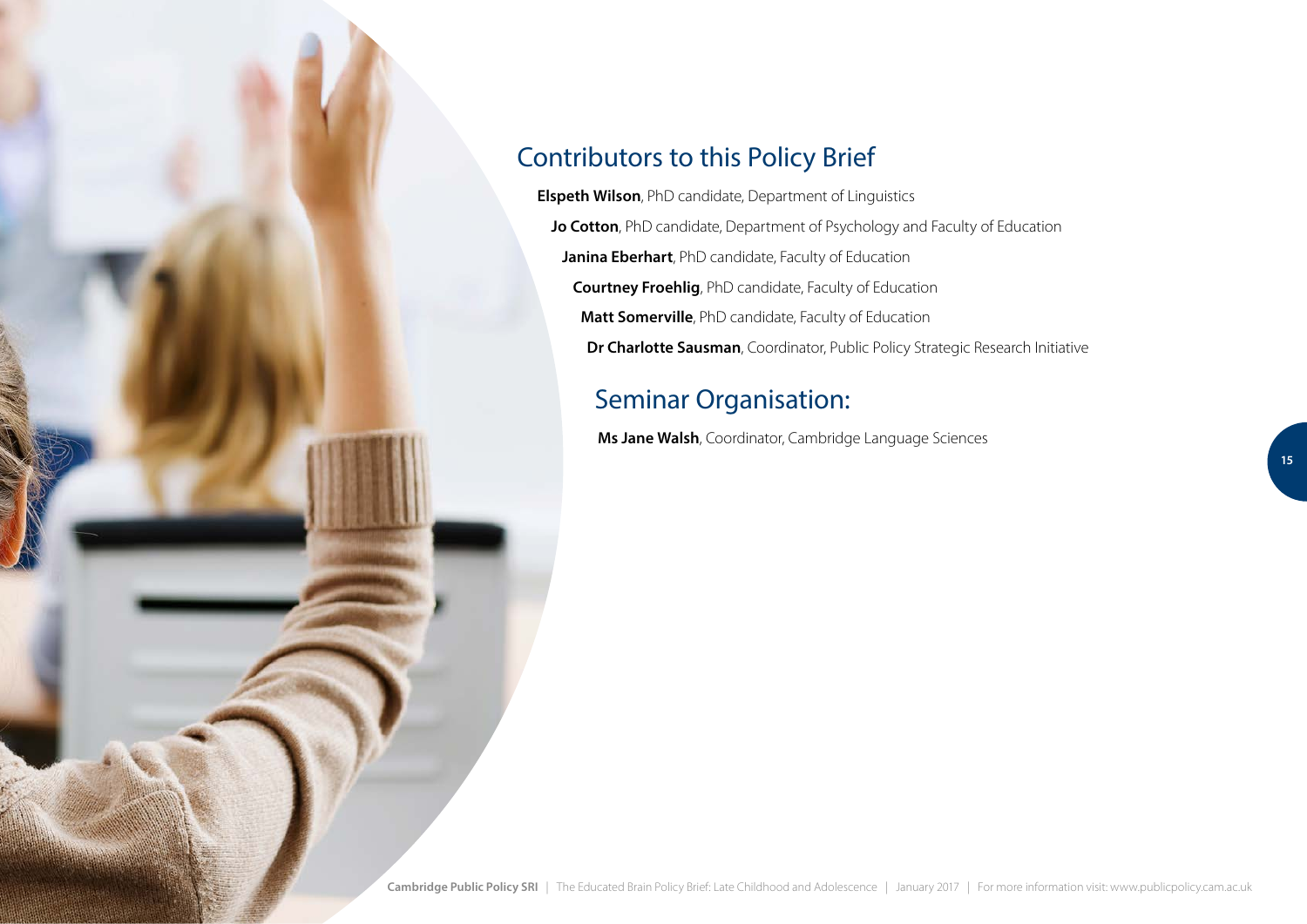## <span id="page-15-0"></span>References

Almas, A. N., Degnan, K. A., Nelson, C. A., Zeanah, C. H., & Fox, N. A. (2016). 'IQ at age 12 following a history of institutional care: Findings from the Bucharest Early Intervention Project' *Developmental Psychology*, 52(11), 1858-1866. doi:10.1037/dev0000167

*American Psychiatric Association* (2013). Diagnostic and statistical manual of mental disorders [electronic resource] : DSM-5. (5th ed.). Washington, D.C.: American Psychiatric Association.

Bhide, A., Power, A., & Goswami, U. (2013). 'Intervention for Poor Readers : A Comparison of Efficacy With a Letter-Based Intervention' *Mind, Brain, and Education*, 7(2), 113–123.

Feinstein L. (2003). 'Very early cognitive evidence' *London School of Economics, Centre for Economic Performance*; Centre piece (24–30).

Goswami, U. (2011). 'A temporal sampling framework for developmental dyslexia' *Trends in Cognitive Sciences*, 15(1), 3–10. *doi.org/10.1016/j.tics.2010.10.001*

Goswami, U. (2013). 'Dyslexia – in tune but out of time' *Psychologist*, 26 (2), 106-109.

Goswami, U. (2015). Sensory theories of developmental dyslexia: three challenges for research' *Nature Reviews Neuroscience*, 16, 43-54.

Goswami, U., Gerson, D., & Astruc, L. (2010). 'Amplitude envelope perception, phonology and prosodic sensitivity in children with developmental dyslexia' *Reading and Writing*, 23(8), 995–1019. *doi.org/10.1007/s11145-009-9186-6*

Kuppen, S. E. A., & Goswami, U. (2016). 'Developmental Trajectories for Children With Dyslexia and Low IQ Poor Readers' *Developmental Psychology*, 52(5), 717–734. *http://doi.org/10.1037/a0040207*

McNerney, C., Hill, V., & Pellicano, E. (2015). 'Choosing a secondary school for young people on the autism spectrum: a multi-informant study' *International Journal of Inclusive Education*, 19(10), 1096-1116. *doi: 10.1080/13603116.2015.1037869*

Power, A. J., Colling, L. J., Mead, N., Barnes, L., & Goswami, U. (2016). 'Neural encoding of the speech envelope by children with developmental dyslexia' *Brain and Language*, 160, 1–10. *doi. org/10.1016/j.bandl.2016.06.006*

Reetzke, R., Zou, X., Sheng, L., & Katsos, N. (2015). 'Communicative development in bilingually exposed Chinese children with autism spectrum disorders' *Journal of Speech, Language, and Hearing Research*, 58(3), 813–825.

Thomson, J. M., & Goswami, U. (2008). 'Rhythmic processing in children with developmental dyslexia: Auditory and motor rhythms link to reading and spelling' *Journal of Physiology Paris*, 102(1–3), 120–129. *doi.org/10.1016/j.jphysparis.2008.03.007*

Uljarević, M., Katsos, N., Hudry, K., & Gibson, J. L. (2016). 'Practitioner Review: Multilingualism and neurodevelopmental disorders–an overview of recent research and discussion of clinical implications' *Journal of Child Psychology and Psychiatry*, 57(11), 1205–1217.

Whitaker, K. J., Vertes, P. E., Romero-Garcia, R., Vasa, F., Moutoussis, M., Prabhu, G., …Bullmore, E. T. (2016). 'Adolescence is associated with genomically patterned consolidation of the hubs of the human brain connectome' *Proceedings of the National Academy of Sciences of the United States of America*, 113 (32), 9105-10. *doi.org/10.1073/pnas.1601745113*

*www.meits.org*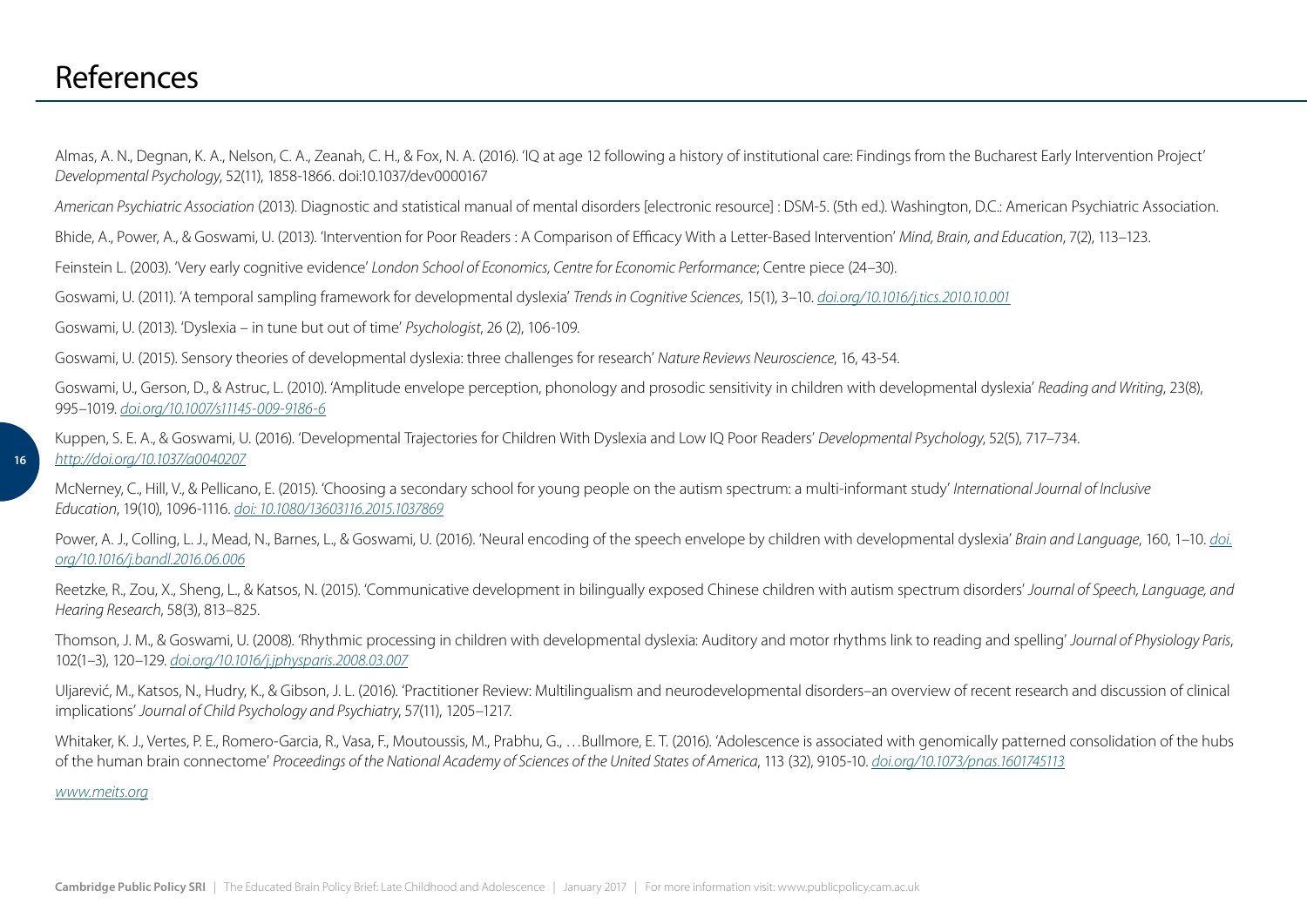# About the Educated Brain Seminar Series

The Educated Brain consists of a series of three research seminars alongside policy-focused events, to bring together academic thinking around educational neuroscience with implications for policy makers and practitioners.

Research seminars, to be held in April, October 2016 and May 2017, will focus on: Infancy and Early Childhood, Late Childhood and Adolescence, and Lifelong Learning.

The series is funded by the ESRC, and organized by three Strategic Research Initiatives at University of Cambridge: in Language Sciences, Neuroscience and Public Policy respectively.

#### **Principal Investigators are:**

Dr Sara Baker and Dr Michelle Ellefson, Faculty of Education and Professor Zoe Kourtzi, Department of Psychology.

#### **Research Coordinators:**

Dr Dervila Glynn, Cambridge Neuroscience, Ms Jane Walsh, Cambridge Language Sciences and Dr Charlotte Sausman, Cambridge Public Policy SRI.

For further information on Strategic Research Initiatives please visit: *www.cam.ac.uk/research/research-at-cambridge/strategic-research-initiatives-networks*









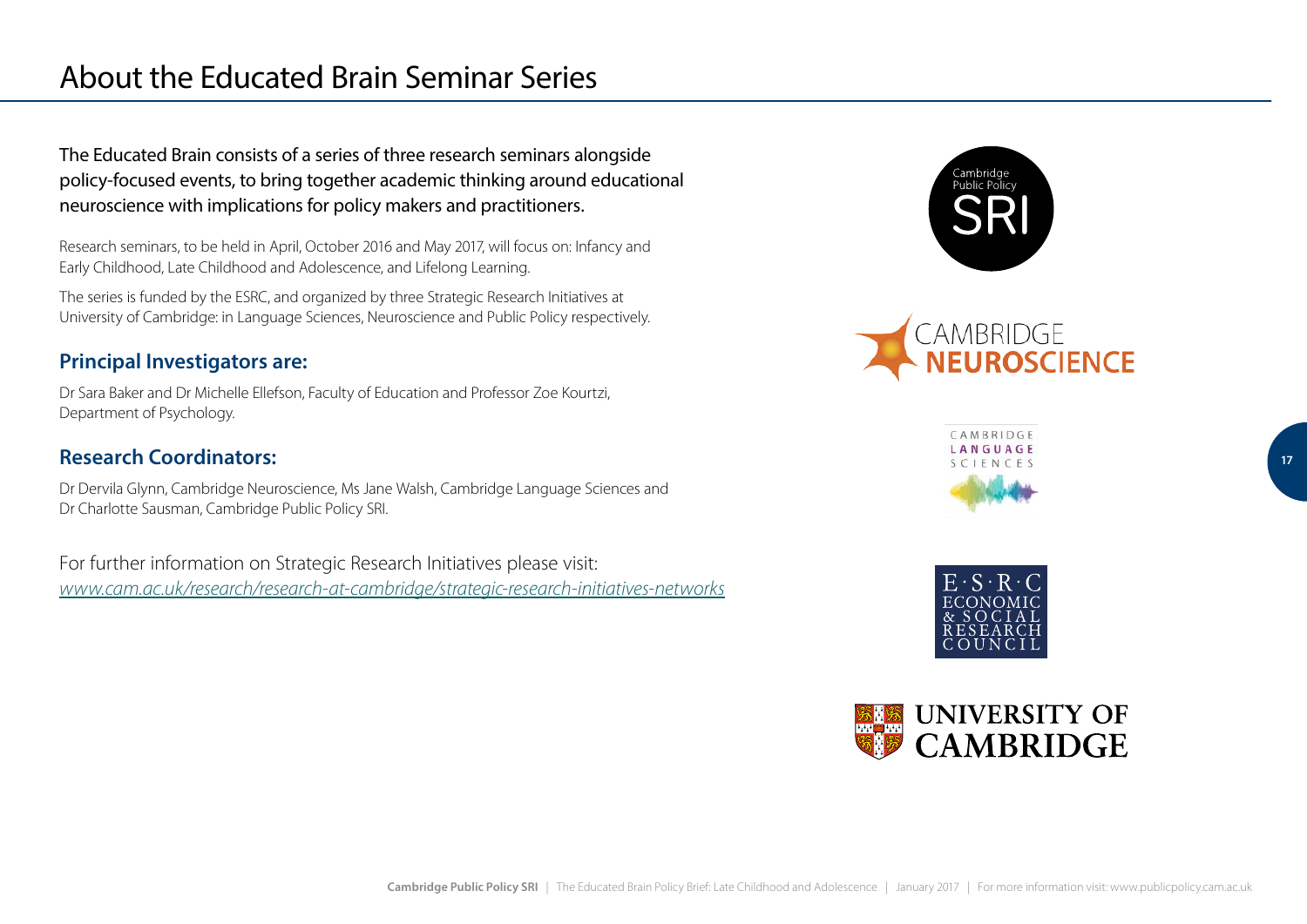| <b>Notes</b> |  |
|--------------|--|
|              |  |
|              |  |
|              |  |
|              |  |
|              |  |
|              |  |
|              |  |
|              |  |
|              |  |
|              |  |
|              |  |
|              |  |
|              |  |
|              |  |
|              |  |
|              |  |
|              |  |
|              |  |
|              |  |
|              |  |
|              |  |
|              |  |
|              |  |
|              |  |
|              |  |
|              |  |
|              |  |

**Cambridge Public Policy SRI** | The Educated Brain Policy Brief: Late Childhood and Adolescence | January 2017 | For more information visit: www.publicpolicy.cam.ac.uk